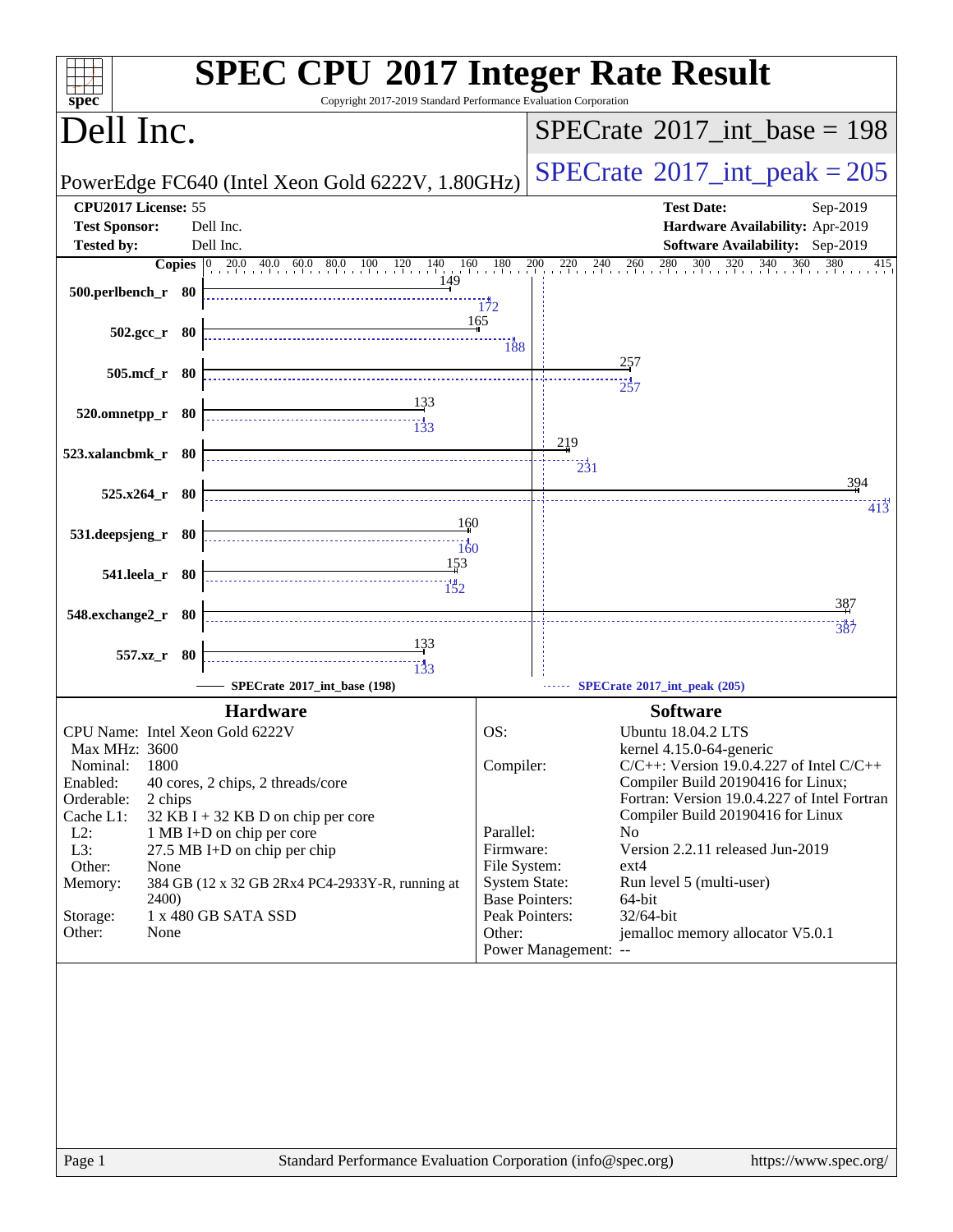# **[spec](http://www.spec.org/)**

# **[SPEC CPU](http://www.spec.org/auto/cpu2017/Docs/result-fields.html#SPECCPU2017IntegerRateResult)[2017 Integer Rate Result](http://www.spec.org/auto/cpu2017/Docs/result-fields.html#SPECCPU2017IntegerRateResult)**

Copyright 2017-2019 Standard Performance Evaluation Corporation

# Dell Inc.

### $SPECTate@2017_int\_base = 198$

PowerEdge FC640 (Intel Xeon Gold 6222V, 1.80GHz)  $\left|$  [SPECrate](http://www.spec.org/auto/cpu2017/Docs/result-fields.html#SPECrate2017intpeak)<sup>®</sup>[2017\\_int\\_peak = 2](http://www.spec.org/auto/cpu2017/Docs/result-fields.html#SPECrate2017intpeak)05

**[CPU2017 License:](http://www.spec.org/auto/cpu2017/Docs/result-fields.html#CPU2017License)** 55 **[Test Date:](http://www.spec.org/auto/cpu2017/Docs/result-fields.html#TestDate)** Sep-2019 **[Test Sponsor:](http://www.spec.org/auto/cpu2017/Docs/result-fields.html#TestSponsor)** Dell Inc. **[Hardware Availability:](http://www.spec.org/auto/cpu2017/Docs/result-fields.html#HardwareAvailability)** Apr-2019 **[Tested by:](http://www.spec.org/auto/cpu2017/Docs/result-fields.html#Testedby)** Dell Inc. **[Software Availability:](http://www.spec.org/auto/cpu2017/Docs/result-fields.html#SoftwareAvailability)** Sep-2019

### **[Results Table](http://www.spec.org/auto/cpu2017/Docs/result-fields.html#ResultsTable)**

|                                                                                                        | <b>Base</b>   |                |                   |                | <b>Peak</b> |                |       |               |                |              |                |              |                |              |
|--------------------------------------------------------------------------------------------------------|---------------|----------------|-------------------|----------------|-------------|----------------|-------|---------------|----------------|--------------|----------------|--------------|----------------|--------------|
| <b>Benchmark</b>                                                                                       | <b>Copies</b> | <b>Seconds</b> | Ratio             | <b>Seconds</b> | Ratio       | <b>Seconds</b> | Ratio | <b>Copies</b> | <b>Seconds</b> | <b>Ratio</b> | <b>Seconds</b> | <b>Ratio</b> | <b>Seconds</b> | <b>Ratio</b> |
| 500.perlbench_r                                                                                        | 80            | 857            | 149               | 857            | 149         | 856            | 149   | 80            | 739            | 172          | 742            | 172          | 743            | 172          |
| $502.\text{sec}$ <sub>r</sub>                                                                          | 80            | 687            | 165               | 682            | 166         | 685            | 165   | 80            | 608            | 186          | 604            | 188          | 604            | <b>188</b>   |
| $505$ .mcf r                                                                                           | 80            | 504            | 257               | 503            | 257         | 503            | 257   | 80            | 502            | 258          | 503            | 257          | 503            | 257          |
| 520.omnetpp_r                                                                                          | 80            | 789            | 133               | 788            | 133         | 788            | 133   | 80            | 790            | 133          | 791            | 133          | 788            | 133          |
| 523.xalancbmk r                                                                                        | 80            | 385            | 219               | 387            | 218         | 383            | 221   | 80            | 365            | 231          | 365            | 231          | 365            | 231          |
| $525.x264$ r                                                                                           | 80            | 357            | 393               | 355            | 394         | 356            | 394   | 80            | 339            | 413          | 339            | 413          | 341            | 410          |
| 531.deepsjeng_r                                                                                        | 80            | 575            | 159               | 575            | 160         | 571            | 161   | 80            | 575            | 159          | 575            | <b>160</b>   | 575            | 160          |
| 541.leela r                                                                                            | 80            | 874            | 152               | 867            | 153         | 867            | 153   | 80            | 874            | 152          | 871            | 152          | 889            | 149          |
| 548.exchange2_r                                                                                        | 80            | 539            | 389               | 542            | 387         | 542            | 387   | 80            | 543            | 386          | 536            | 391          | 541            | 387          |
| 557.xz r                                                                                               | 80            | 649            | 133               | 649            | 133         | 651            | 133   | 80            | 648            | 133          | 650            | <u>133</u>   | 651            | 133          |
| $SPECrate^{\circledcirc}2017$ int base =                                                               |               |                | 198               |                |             |                |       |               |                |              |                |              |                |              |
| $CDFC_{\text{tot}}$ $\epsilon_0$ 0017 $\epsilon_1$ $\epsilon_2$ $\epsilon_3$ $\epsilon_4$ $\epsilon_5$ |               |                | $\Delta \Delta F$ |                |             |                |       |               |                |              |                |              |                |              |

**[SPECrate](http://www.spec.org/auto/cpu2017/Docs/result-fields.html#SPECrate2017intpeak)[2017\\_int\\_peak =](http://www.spec.org/auto/cpu2017/Docs/result-fields.html#SPECrate2017intpeak) 205**

Results appear in the [order in which they were run](http://www.spec.org/auto/cpu2017/Docs/result-fields.html#RunOrder). Bold underlined text [indicates a median measurement](http://www.spec.org/auto/cpu2017/Docs/result-fields.html#Median).

### **[Submit Notes](http://www.spec.org/auto/cpu2017/Docs/result-fields.html#SubmitNotes)**

 The numactl mechanism was used to bind copies to processors. The config file option 'submit' was used to generate numactl commands to bind each copy to a specific processor. For details, please see the config file.

### **[Operating System Notes](http://www.spec.org/auto/cpu2017/Docs/result-fields.html#OperatingSystemNotes)**

Stack size set to unlimited using "ulimit -s unlimited"

### **[General Notes](http://www.spec.org/auto/cpu2017/Docs/result-fields.html#GeneralNotes)**

Environment variables set by runcpu before the start of the run: LD\_LIBRARY\_PATH = "/home/cpu2017/lib/ia32:/home/cpu2017/lib/intel64:/home/cpu2017/je5.0.1-32:/home/cpu2017/je5.0.1-64" Binaries compiled on a system with 1x Intel Core i9-7900X CPU + 32GB RAM memory using Redhat Enterprise Linux 7.5 NA: The test sponsor attests, as of date of publication, that CVE-2017-5754 (Meltdown) is mitigated in the system as tested and documented. Yes: The test sponsor attests, as of date of publication, that CVE-2017-5753 (Spectre variant 1) is mitigated in the system as tested and documented. Yes: The test sponsor attests, as of date of publication, that CVE-2017-5715 (Spectre variant 2) is mitigated in the system as tested and documented. Transparent Huge Pages enabled by default Prior to runcpu invocation Filesystem page cache synced and cleared with: sync; echo 3> /proc/sys/vm/drop\_caches runcpu command invoked through numactl i.e.:

**(Continued on next page)**

| Page 2 | Standard Performance Evaluation Corporation (info@spec.org) | https://www.spec.org/ |
|--------|-------------------------------------------------------------|-----------------------|
|        |                                                             |                       |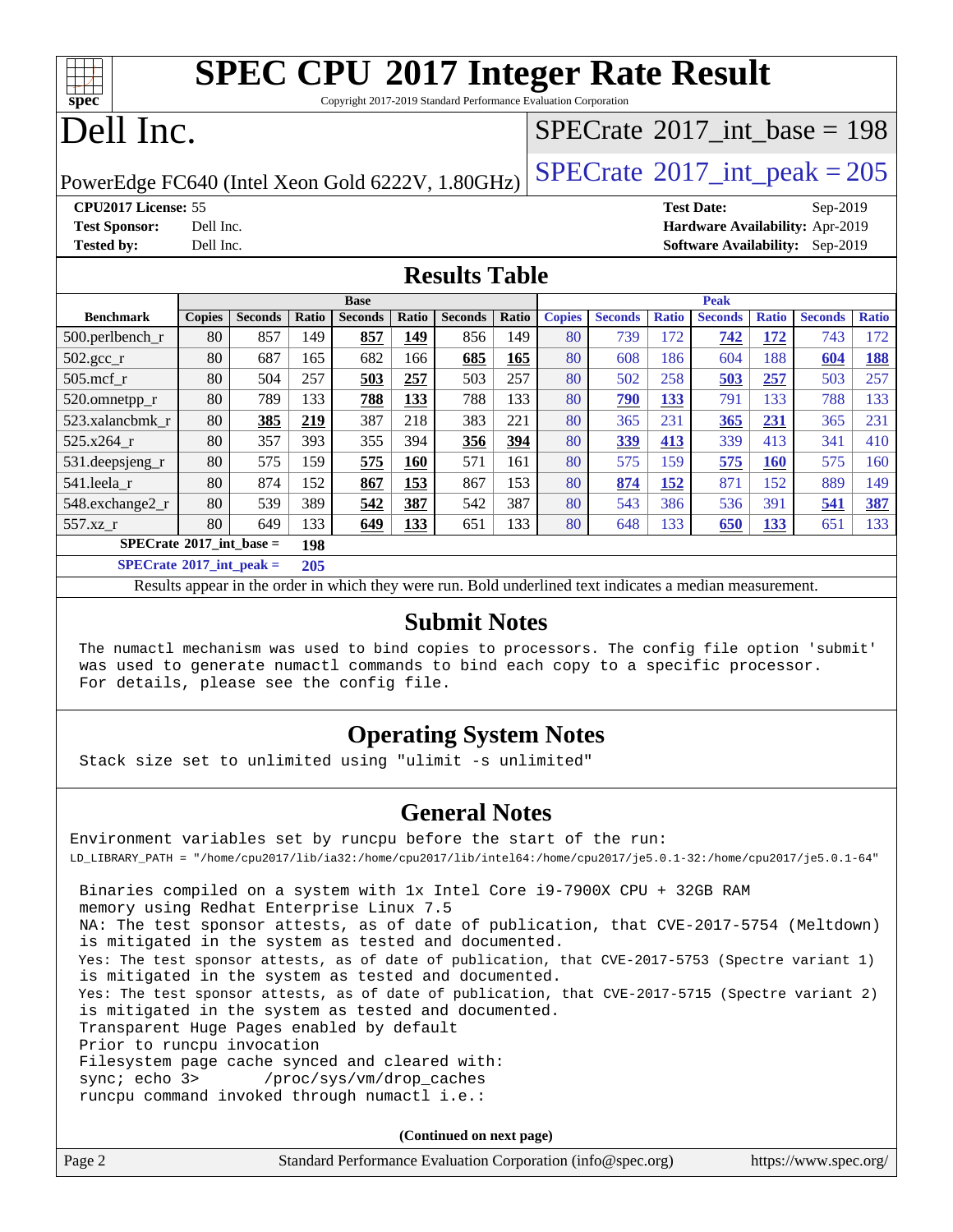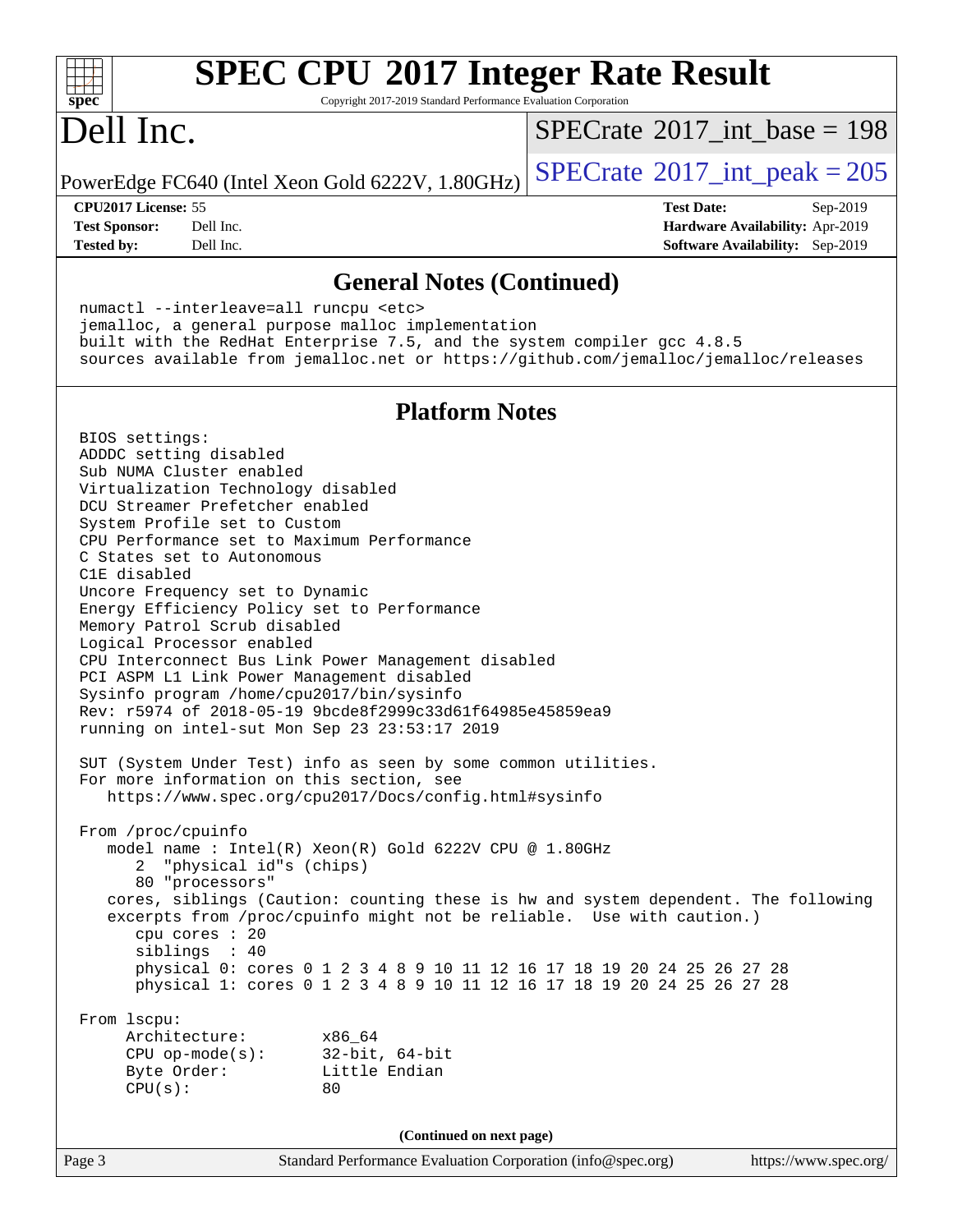

# **[SPEC CPU](http://www.spec.org/auto/cpu2017/Docs/result-fields.html#SPECCPU2017IntegerRateResult)[2017 Integer Rate Result](http://www.spec.org/auto/cpu2017/Docs/result-fields.html#SPECCPU2017IntegerRateResult)**

Copyright 2017-2019 Standard Performance Evaluation Corporation

# Dell Inc.

 $SPECTate$ <sup>®</sup>[2017\\_int\\_base =](http://www.spec.org/auto/cpu2017/Docs/result-fields.html#SPECrate2017intbase) 198

PowerEdge FC640 (Intel Xeon Gold 6222V,  $1.80$ GHz) [SPECrate](http://www.spec.org/auto/cpu2017/Docs/result-fields.html#SPECrate2017intpeak)<sup>®</sup>[2017\\_int\\_peak = 2](http://www.spec.org/auto/cpu2017/Docs/result-fields.html#SPECrate2017intpeak)05

**[Tested by:](http://www.spec.org/auto/cpu2017/Docs/result-fields.html#Testedby)** Dell Inc. **[Software Availability:](http://www.spec.org/auto/cpu2017/Docs/result-fields.html#SoftwareAvailability)** Sep-2019

**[CPU2017 License:](http://www.spec.org/auto/cpu2017/Docs/result-fields.html#CPU2017License)** 55 **[Test Date:](http://www.spec.org/auto/cpu2017/Docs/result-fields.html#TestDate)** Sep-2019 **[Test Sponsor:](http://www.spec.org/auto/cpu2017/Docs/result-fields.html#TestSponsor)** Dell Inc. **[Hardware Availability:](http://www.spec.org/auto/cpu2017/Docs/result-fields.html#HardwareAvailability)** Apr-2019

### **[Platform Notes \(Continued\)](http://www.spec.org/auto/cpu2017/Docs/result-fields.html#PlatformNotes)**

 On-line CPU(s) list: 0-79 Thread(s) per core: 2 Core(s) per socket: 20 Socket(s): 2 NUMA node(s): 4 Vendor ID: GenuineIntel CPU family: 6 Model: 85 Model name: Intel(R) Xeon(R) Gold 6222V CPU @ 1.80GHz Stepping: 7 CPU MHz: 1636.510 BogoMIPS: 3600.00 Virtualization: VT-x L1d cache: 32K L1i cache: 32K L2 cache: 1024K L3 cache: 28160K NUMA node0 CPU(s): 0,4,8,12,16,20,24,28,32,36,40,44,48,52,56,60,64,68,72,76 NUMA node1 CPU(s): 1,5,9,13,17,21,25,29,33,37,41,45,49,53,57,61,65,69,73,77 NUMA node2 CPU(s): 2,6,10,14,18,22,26,30,34,38,42,46,50,54,58,62,66,70,74,78 NUMA node3 CPU(s): 3,7,11,15,19,23,27,31,35,39,43,47,51,55,59,63,67,71,75,79 Flags: fpu vme de pse tsc msr pae mce cx8 apic sep mtrr pge mca cmov pat pse36 clflush dts acpi mmx fxsr sse sse2 ss ht tm pbe syscall nx pdpe1gb rdtscp lm constant\_tsc art arch\_perfmon pebs bts rep\_good nopl xtopology nonstop\_tsc cpuid aperfmperf pni pclmulqdq dtes64 monitor ds\_cpl vmx smx est tm2 ssse3 sdbg fma cx16 xtpr pdcm pcid dca sse4\_1 sse4\_2 x2apic movbe popcnt tsc\_deadline\_timer aes xsave avx f16c rdrand lahf\_lm abm 3dnowprefetch cpuid\_fault epb cat\_l3 cdp\_l3 invpcid\_single intel\_ppin ssbd mba ibrs ibpb stibp ibrs\_enhanced tpr\_shadow vnmi flexpriority ept vpid fsgsbase tsc\_adjust bmi1 hle avx2 smep bmi2 erms invpcid rtm cqm mpx rdt\_a avx512f avx512dq rdseed adx smap clflushopt clwb intel\_pt avx512cd avx512bw avx512vl xsaveopt xsavec xgetbv1 xsaves cqm\_llc cqm\_occup\_llc cqm\_mbm\_total cqm\_mbm\_local dtherm ida arat pln pts pku ospke avx512\_vnni md\_clear flush\_l1d arch\_capabilities /proc/cpuinfo cache data cache size : 28160 KB From numactl --hardware WARNING: a numactl 'node' might or might not correspond to a physical chip. available: 4 nodes (0-3) node 0 cpus: 0 4 8 12 16 20 24 28 32 36 40 44 48 52 56 60 64 68 72 76 node 0 size: 95144 MB node 0 free: 94897 MB node 1 cpus: 1 5 9 13 17 21 25 29 33 37 41 45 49 53 57 61 65 69 73 77 node 1 size: 96764 MB node 1 free: 96511 MB node 2 cpus: 2 6 10 14 18 22 26 30 34 38 42 46 50 54 58 62 66 70 74 78 **(Continued on next page)**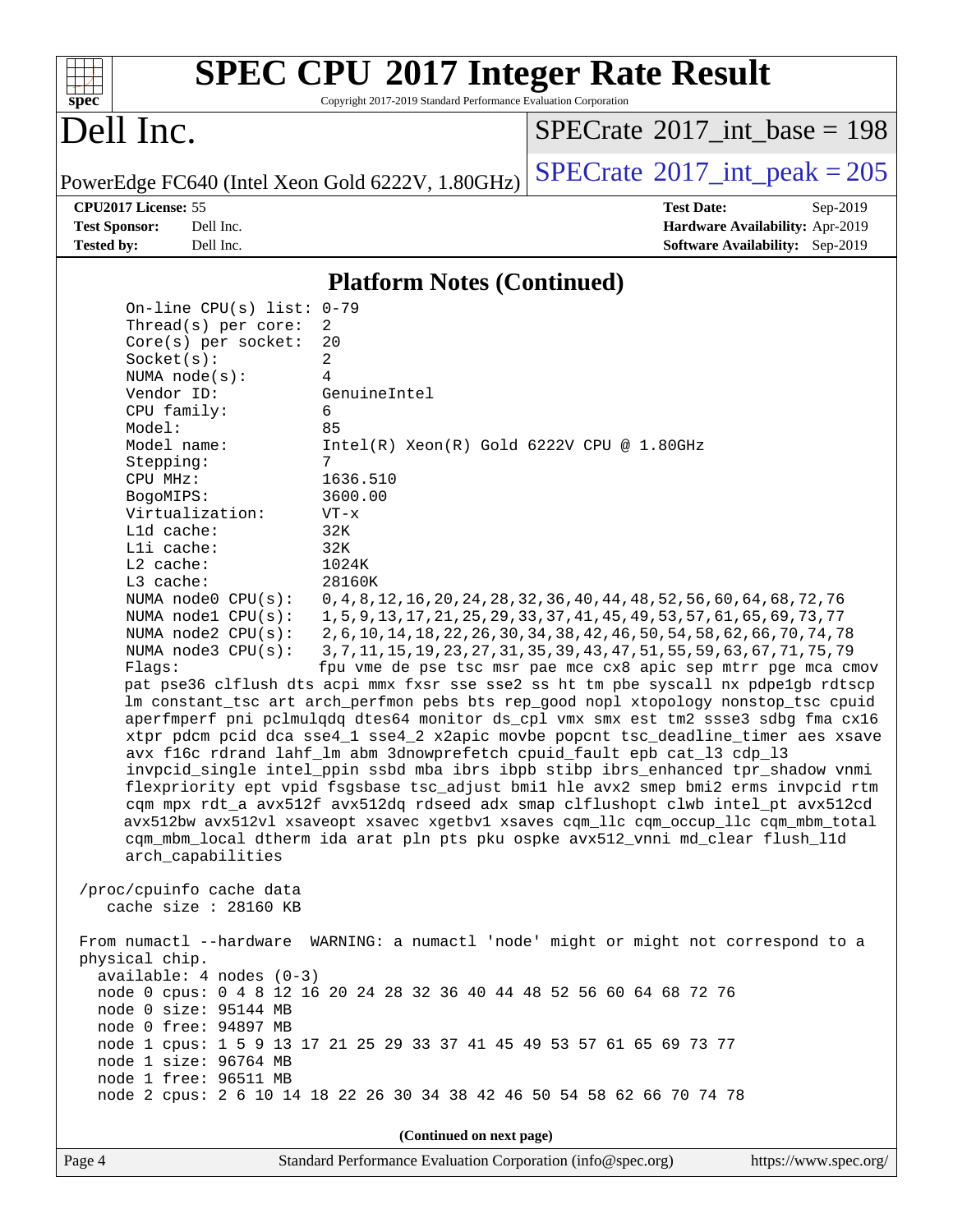| <b>SPEC CPU®2017 Integer Rate Result</b><br>Copyright 2017-2019 Standard Performance Evaluation Corporation<br>spec <sup>®</sup>                                                                                                                                                                                                                                 |                                             |
|------------------------------------------------------------------------------------------------------------------------------------------------------------------------------------------------------------------------------------------------------------------------------------------------------------------------------------------------------------------|---------------------------------------------|
| Dell Inc.                                                                                                                                                                                                                                                                                                                                                        | $SPECrate^{\circledast}2017$ int base = 198 |
| PowerEdge FC640 (Intel Xeon Gold 6222V, 1.80GHz)                                                                                                                                                                                                                                                                                                                 | $SPECTate$ <sup>®</sup> 2017_int_peak = 205 |
| CPU2017 License: 55                                                                                                                                                                                                                                                                                                                                              | <b>Test Date:</b><br>Sep-2019               |
| Dell Inc.<br><b>Test Sponsor:</b>                                                                                                                                                                                                                                                                                                                                | Hardware Availability: Apr-2019             |
| Dell Inc.<br><b>Tested by:</b>                                                                                                                                                                                                                                                                                                                                   | <b>Software Availability:</b> Sep-2019      |
| <b>Platform Notes (Continued)</b>                                                                                                                                                                                                                                                                                                                                |                                             |
| node 2 size: 96743 MB<br>node 2 free: 96485 MB<br>node 3 cpus: 3 7 11 15 19 23 27 31 35 39 43 47 51 55 59 63 67 71 75 79<br>node 3 size: 96762 MB<br>node 3 free: 96385 MB<br>node distances:<br>$\overline{0}$<br>$\mathbf{1}$<br>2<br>3<br>node<br>0:<br>10<br>21 11 21<br>1:<br>21<br>21<br>11<br>10<br>2:<br>21<br>11<br>21 10<br>3:<br>11<br>21<br>10<br>21 |                                             |
| From /proc/meminfo<br>MemTotal:<br>394665044 kB<br>HugePages_Total:<br>0<br>Hugepagesize:<br>2048 kB<br>/usr/bin/lsb_release -d                                                                                                                                                                                                                                  |                                             |
| Ubuntu 18.04.2 LTS<br>From /etc/*release* /etc/*version*<br>debian_version: buster/sid<br>os-release:<br>NAME="Ubuntu"<br>VERSION="18.04.2 LTS (Bionic Beaver)"<br>ID=ubuntu<br>ID LIKE=debian<br>PRETTY_NAME="Ubuntu 18.04.2 LTS"<br>VERSION_ID="18.04"<br>HOME_URL="https://www.ubuntu.com/"<br>SUPPORT_URL="https://help.ubuntu.com/"                         |                                             |
| uname $-a$ :<br>Linux intel-sut 4.15.0-64-generic #73-Ubuntu SMP Thu Sep 12 13:16:13 UTC 2019 x86_64<br>x86_64 x86_64 GNU/Linux                                                                                                                                                                                                                                  |                                             |
| Kernel self-reported vulnerability status:                                                                                                                                                                                                                                                                                                                       |                                             |
| CVE-2017-5754 (Meltdown):<br>Not affected<br>CVE-2017-5753 (Spectre variant 1): Mitigation: usercopy/swapgs barriers and __user<br>pointer sanitization<br>CVE-2017-5715 (Spectre variant 2): Mitigation: Enhanced IBRS, IBPB: conditional, RSB<br>filling                                                                                                       |                                             |
| run-level 5 Sep 23 23:52                                                                                                                                                                                                                                                                                                                                         |                                             |
| SPEC is set to: /home/cpu2017                                                                                                                                                                                                                                                                                                                                    |                                             |
| (Continued on next page)                                                                                                                                                                                                                                                                                                                                         |                                             |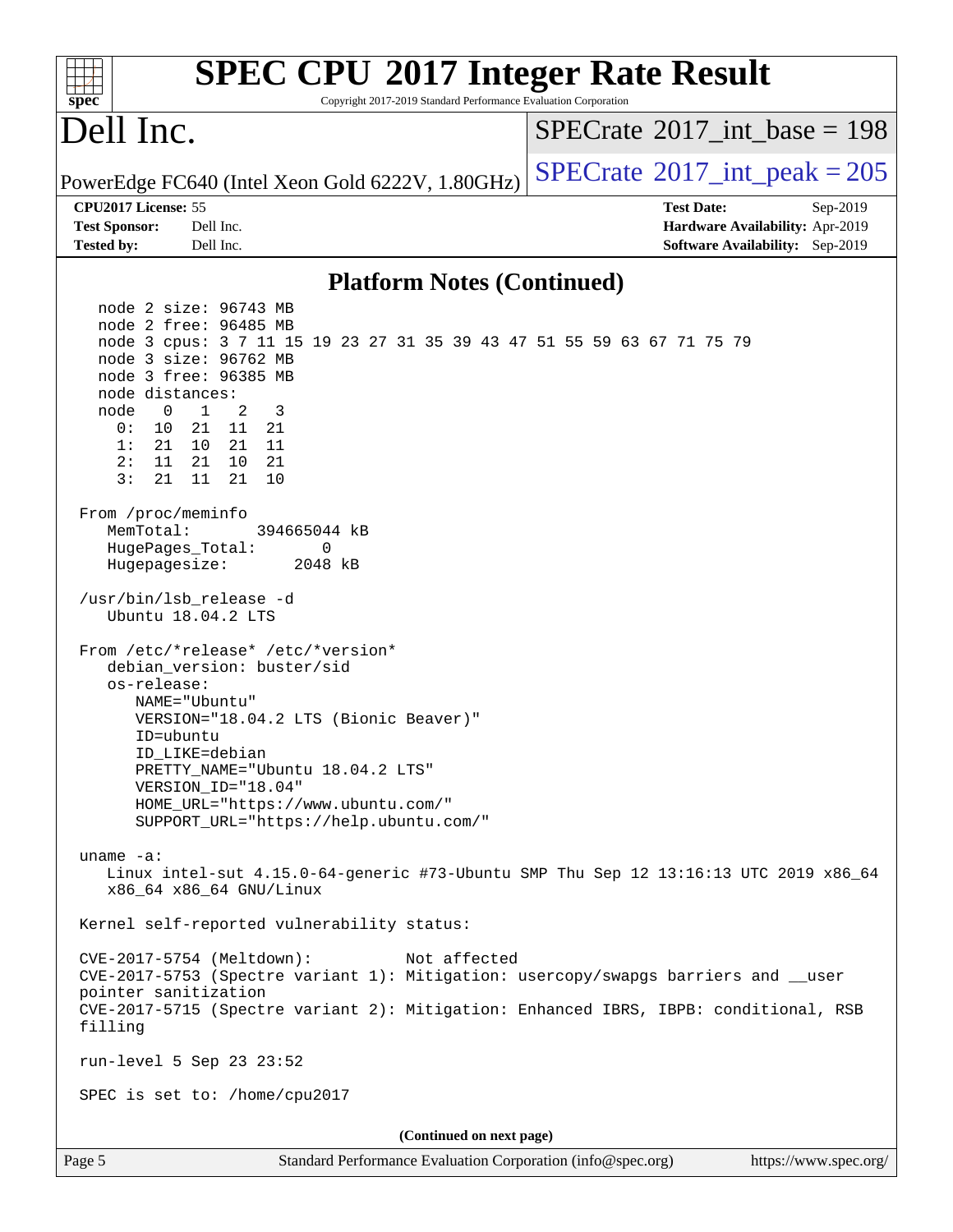| <b>SPEC CPU®2017 Integer Rate Result</b><br>Copyright 2017-2019 Standard Performance Evaluation Corporation<br>$spec^*$                                                                                                                                                                                                                                                                                                                                                                                                                                                                                                                                                                             |                                                                                                            |
|-----------------------------------------------------------------------------------------------------------------------------------------------------------------------------------------------------------------------------------------------------------------------------------------------------------------------------------------------------------------------------------------------------------------------------------------------------------------------------------------------------------------------------------------------------------------------------------------------------------------------------------------------------------------------------------------------------|------------------------------------------------------------------------------------------------------------|
| Dell Inc.                                                                                                                                                                                                                                                                                                                                                                                                                                                                                                                                                                                                                                                                                           | $SPECrate^{\circ}2017\_int\_base = 198$                                                                    |
| PowerEdge FC640 (Intel Xeon Gold 6222V, 1.80GHz)                                                                                                                                                                                                                                                                                                                                                                                                                                                                                                                                                                                                                                                    | $SPECTate$ <sup>®</sup> 2017_int_peak = 205                                                                |
| CPU2017 License: 55<br><b>Test Sponsor:</b><br>Dell Inc.<br><b>Tested by:</b><br>Dell Inc.                                                                                                                                                                                                                                                                                                                                                                                                                                                                                                                                                                                                          | <b>Test Date:</b><br>Sep-2019<br>Hardware Availability: Apr-2019<br><b>Software Availability:</b> Sep-2019 |
| <b>Platform Notes (Continued)</b>                                                                                                                                                                                                                                                                                                                                                                                                                                                                                                                                                                                                                                                                   |                                                                                                            |
| Filesystem<br>Used Avail Use% Mounted on<br>Size<br>Type<br>/dev/sda2<br>ext4 439G<br>35G 382G<br>$9\frac{8}{10}$ /                                                                                                                                                                                                                                                                                                                                                                                                                                                                                                                                                                                 |                                                                                                            |
| Additional information from dmidecode follows. WARNING: Use caution when you interpret<br>this section. The 'dmidecode' program reads system data which is "intended to allow<br>hardware to be accurately determined", but the intent may not be met, as there are<br>frequent changes to hardware, firmware, and the "DMTF SMBIOS" standard.<br>BIOS Dell Inc. 2.2.11 06/14/2019<br>Memory:<br>3x 00AD00B300AD HMA84GR7CJR4N-WM 32 GB 2 rank 2933, configured at 2400<br>6x 00AD063200AD HMA84GR7CJR4N-WM 32 GB 2 rank 2933, configured at 2400<br>3x 00AD069D00AD HMA84GR7CJR4N-WM 32 GB 2 rank 2933, configured at 2400<br>4x Not Specified Not Specified<br>(End of data from sysinfo program) |                                                                                                            |
|                                                                                                                                                                                                                                                                                                                                                                                                                                                                                                                                                                                                                                                                                                     |                                                                                                            |
| <b>Compiler Version Notes</b>                                                                                                                                                                                                                                                                                                                                                                                                                                                                                                                                                                                                                                                                       |                                                                                                            |
| $502.$ gcc_r(peak)<br>C                                                                                                                                                                                                                                                                                                                                                                                                                                                                                                                                                                                                                                                                             |                                                                                                            |
| Intel(R) C Intel(R) 64 Compiler for applications running on IA-32, Version<br>19.0.4.227 Build 20190416<br>Copyright (C) 1985-2019 Intel Corporation. All rights reserved.                                                                                                                                                                                                                                                                                                                                                                                                                                                                                                                          |                                                                                                            |
| 500.perlbench_r(base, peak) 502.gcc_r(base) 505.mcf_r(base, peak)<br>C<br>525.x264_r(base, peak) 557.xz_r(base, peak)                                                                                                                                                                                                                                                                                                                                                                                                                                                                                                                                                                               |                                                                                                            |
| Intel(R) C Intel(R) 64 Compiler for applications running on Intel(R) 64,<br>Version 19.0.4.227 Build 20190416<br>Copyright (C) 1985-2019 Intel Corporation. All rights reserved.                                                                                                                                                                                                                                                                                                                                                                                                                                                                                                                    |                                                                                                            |
| $502.\text{gcc}_r(\text{peak})$<br>C                                                                                                                                                                                                                                                                                                                                                                                                                                                                                                                                                                                                                                                                |                                                                                                            |
| Intel(R) C Intel(R) 64 Compiler for applications running on IA-32, Version<br>19.0.4.227 Build 20190416<br>Copyright (C) 1985-2019 Intel Corporation. All rights reserved.                                                                                                                                                                                                                                                                                                                                                                                                                                                                                                                          |                                                                                                            |
|                                                                                                                                                                                                                                                                                                                                                                                                                                                                                                                                                                                                                                                                                                     |                                                                                                            |
| 500.perlbench_r(base, peak) 502.gcc_r(base) 505.mcf_r(base, peak)<br>C<br>525.x264_r(base, peak) 557.xz_r(base, peak)                                                                                                                                                                                                                                                                                                                                                                                                                                                                                                                                                                               |                                                                                                            |
| (Continued on next page)                                                                                                                                                                                                                                                                                                                                                                                                                                                                                                                                                                                                                                                                            |                                                                                                            |
| Page 6<br>Standard Performance Evaluation Corporation (info@spec.org)                                                                                                                                                                                                                                                                                                                                                                                                                                                                                                                                                                                                                               | https://www.spec.org/                                                                                      |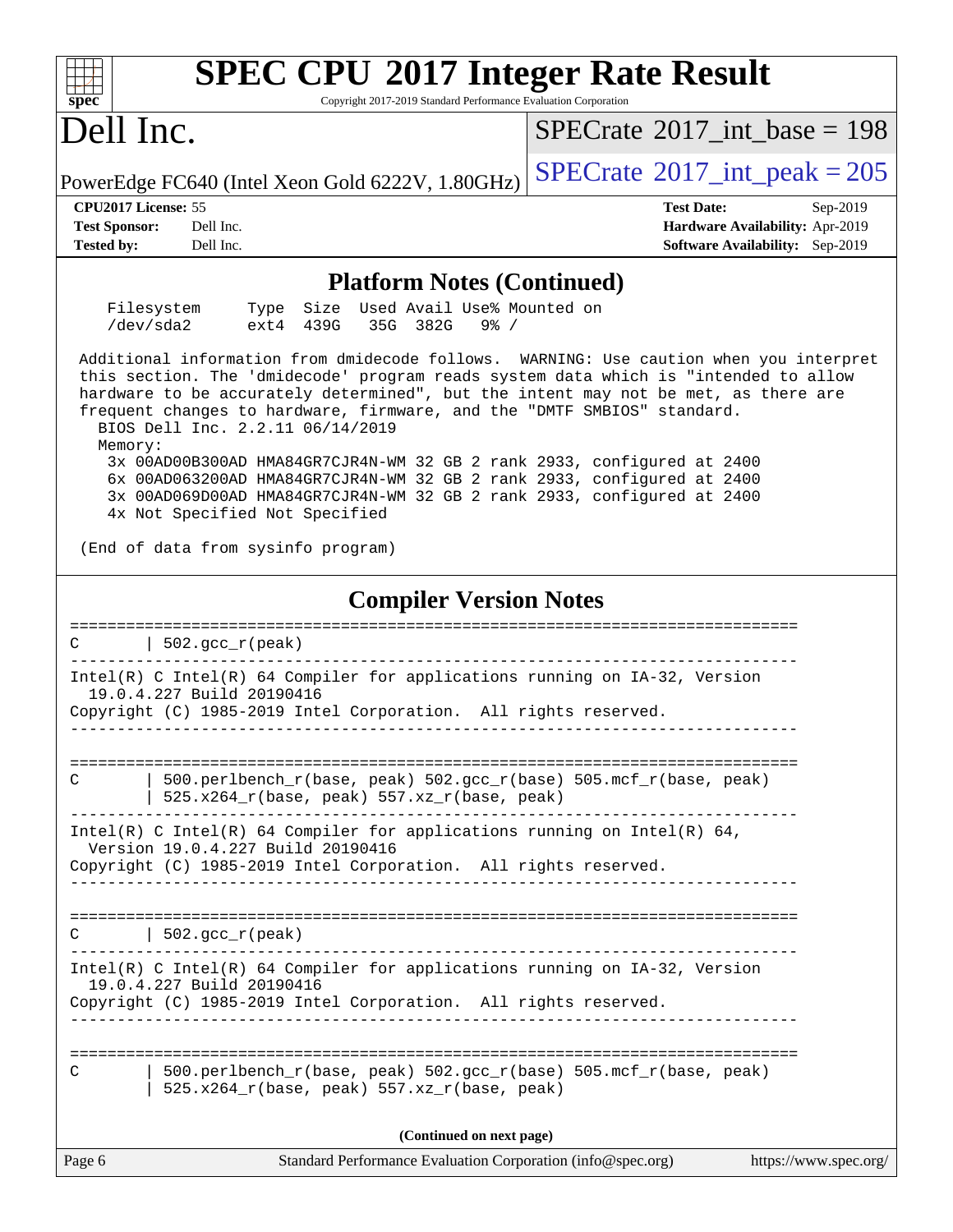| <b>SPEC CPU®2017 Integer Rate Result</b><br>Copyright 2017-2019 Standard Performance Evaluation Corporation<br>$spec^*$                                                                                                      |                                                                                                            |
|------------------------------------------------------------------------------------------------------------------------------------------------------------------------------------------------------------------------------|------------------------------------------------------------------------------------------------------------|
| Dell Inc.                                                                                                                                                                                                                    | $SPECrate^{\circledast}2017$ int base = 198                                                                |
| PowerEdge FC640 (Intel Xeon Gold 6222V, 1.80GHz)                                                                                                                                                                             | $SPECrate$ <sup>®</sup> $2017$ _int_peak = 205                                                             |
| CPU2017 License: 55<br><b>Test Sponsor:</b><br>Dell Inc.<br><b>Tested by:</b><br>Dell Inc.                                                                                                                                   | <b>Test Date:</b><br>Sep-2019<br>Hardware Availability: Apr-2019<br><b>Software Availability:</b> Sep-2019 |
| <b>Compiler Version Notes (Continued)</b>                                                                                                                                                                                    |                                                                                                            |
| Intel(R) C Intel(R) 64 Compiler for applications running on Intel(R) 64,<br>Version 19.0.4.227 Build 20190416<br>Copyright (C) 1985-2019 Intel Corporation. All rights reserved.                                             |                                                                                                            |
| $\vert$ 523.xalancbmk_r(peak)<br>$C++$                                                                                                                                                                                       |                                                                                                            |
| Intel(R) C++ Intel(R) 64 Compiler for applications running on IA-32, Version<br>19.0.4.227 Build 20190416<br>Copyright (C) 1985-2019 Intel Corporation. All rights reserved.                                                 |                                                                                                            |
| 520.omnetpp_r(base, peak) 523.xalancbmk_r(base)<br>$C++$<br>531.deepsjeng_r(base, peak) 541.leela_r(base, peak)                                                                                                              |                                                                                                            |
| Intel(R) $C++$ Intel(R) 64 Compiler for applications running on Intel(R) 64,<br>Version 19.0.4.227 Build 20190416<br>Copyright (C) 1985-2019 Intel Corporation. All rights reserved.                                         |                                                                                                            |
| $523.$ xalancbmk $r$ (peak)<br>$C++$                                                                                                                                                                                         |                                                                                                            |
| Intel(R) C++ Intel(R) 64 Compiler for applications running on IA-32, Version<br>19.0.4.227 Build 20190416<br>Copyright (C) 1985-2019 Intel Corporation. All rights reserved.                                                 |                                                                                                            |
| 520.omnetpp_r(base, peak) 523.xalancbmk_r(base)<br>$C++$<br>531.deepsjeng_r(base, peak) 541.leela_r(base, peak)                                                                                                              |                                                                                                            |
| Intel(R) $C++$ Intel(R) 64 Compiler for applications running on Intel(R) 64,<br>Version 19.0.4.227 Build 20190416<br>Copyright (C) 1985-2019 Intel Corporation. All rights reserved.<br>------------------------------------ |                                                                                                            |
| Fortran   548.exchange2_r(base, peak)                                                                                                                                                                                        |                                                                                                            |
| $Intel(R)$ Fortran Intel(R) 64 Compiler for applications running on Intel(R)<br>64, Version 19.0.4.227 Build 20190416<br>Copyright (C) 1985-2019 Intel Corporation. All rights reserved.                                     |                                                                                                            |
|                                                                                                                                                                                                                              |                                                                                                            |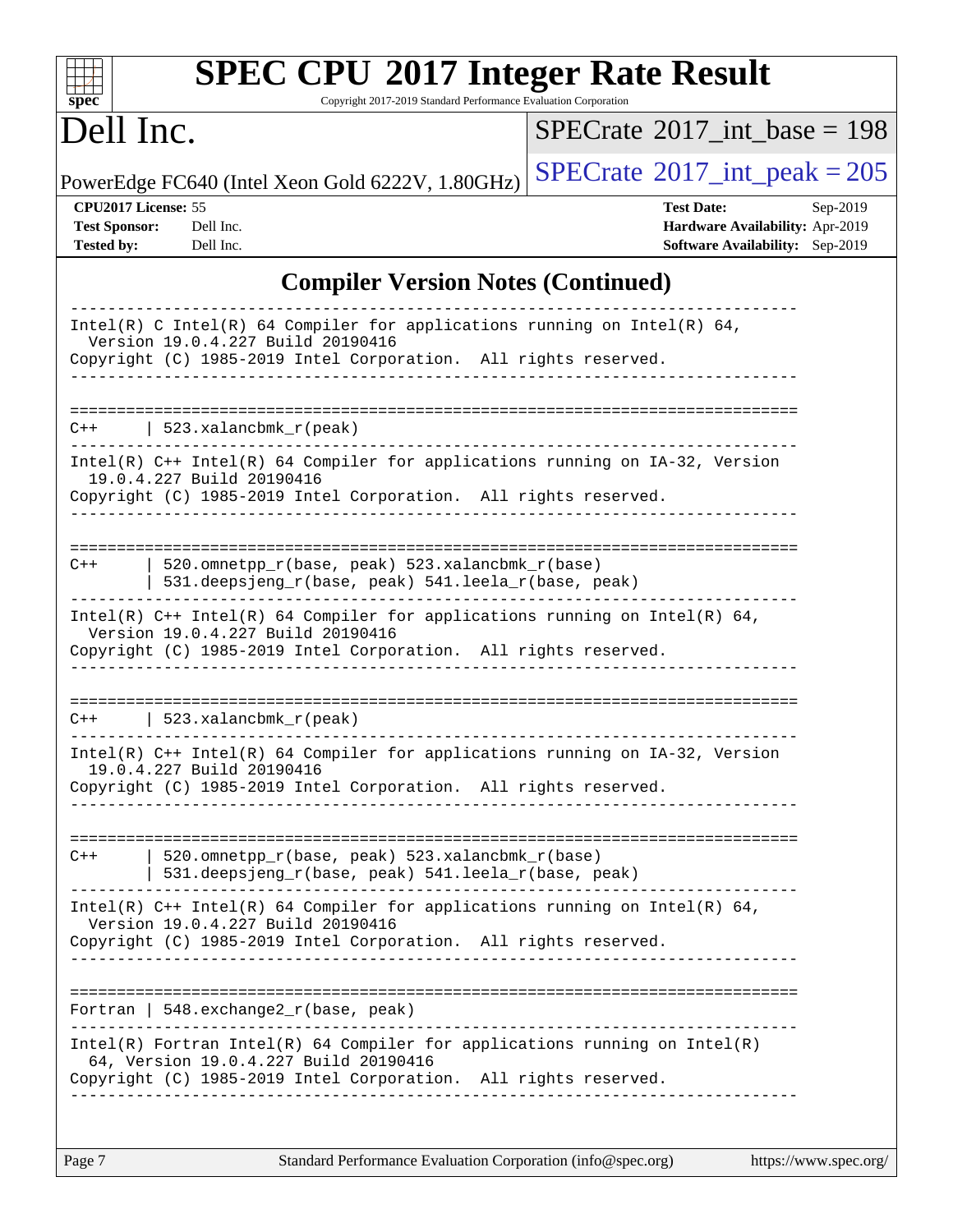

# **[SPEC CPU](http://www.spec.org/auto/cpu2017/Docs/result-fields.html#SPECCPU2017IntegerRateResult)[2017 Integer Rate Result](http://www.spec.org/auto/cpu2017/Docs/result-fields.html#SPECCPU2017IntegerRateResult)**

Copyright 2017-2019 Standard Performance Evaluation Corporation

# Dell Inc.

 $SPECTate@2017_int\_base = 198$ 

#### **[CPU2017 License:](http://www.spec.org/auto/cpu2017/Docs/result-fields.html#CPU2017License)** 55 **[Test Date:](http://www.spec.org/auto/cpu2017/Docs/result-fields.html#TestDate)** Sep-2019

PowerEdge FC640 (Intel Xeon Gold 6222V, 1.80GHz)  $\left|$  [SPECrate](http://www.spec.org/auto/cpu2017/Docs/result-fields.html#SPECrate2017intpeak)<sup>®</sup>[2017\\_int\\_peak = 2](http://www.spec.org/auto/cpu2017/Docs/result-fields.html#SPECrate2017intpeak)05

**[Test Sponsor:](http://www.spec.org/auto/cpu2017/Docs/result-fields.html#TestSponsor)** Dell Inc. **[Hardware Availability:](http://www.spec.org/auto/cpu2017/Docs/result-fields.html#HardwareAvailability)** Apr-2019 **[Tested by:](http://www.spec.org/auto/cpu2017/Docs/result-fields.html#Testedby)** Dell Inc. **[Software Availability:](http://www.spec.org/auto/cpu2017/Docs/result-fields.html#SoftwareAvailability)** Sep-2019

## **[Base Compiler Invocation](http://www.spec.org/auto/cpu2017/Docs/result-fields.html#BaseCompilerInvocation)**

[C benchmarks](http://www.spec.org/auto/cpu2017/Docs/result-fields.html#Cbenchmarks): [icc -m64 -std=c11](http://www.spec.org/cpu2017/results/res2019q4/cpu2017-20191125-20080.flags.html#user_CCbase_intel_icc_64bit_c11_33ee0cdaae7deeeab2a9725423ba97205ce30f63b9926c2519791662299b76a0318f32ddfffdc46587804de3178b4f9328c46fa7c2b0cd779d7a61945c91cd35)

[C++ benchmarks](http://www.spec.org/auto/cpu2017/Docs/result-fields.html#CXXbenchmarks): [icpc -m64](http://www.spec.org/cpu2017/results/res2019q4/cpu2017-20191125-20080.flags.html#user_CXXbase_intel_icpc_64bit_4ecb2543ae3f1412ef961e0650ca070fec7b7afdcd6ed48761b84423119d1bf6bdf5cad15b44d48e7256388bc77273b966e5eb805aefd121eb22e9299b2ec9d9)

[Fortran benchmarks:](http://www.spec.org/auto/cpu2017/Docs/result-fields.html#Fortranbenchmarks) [ifort -m64](http://www.spec.org/cpu2017/results/res2019q4/cpu2017-20191125-20080.flags.html#user_FCbase_intel_ifort_64bit_24f2bb282fbaeffd6157abe4f878425411749daecae9a33200eee2bee2fe76f3b89351d69a8130dd5949958ce389cf37ff59a95e7a40d588e8d3a57e0c3fd751)

## **[Base Portability Flags](http://www.spec.org/auto/cpu2017/Docs/result-fields.html#BasePortabilityFlags)**

 500.perlbench\_r: [-DSPEC\\_LP64](http://www.spec.org/cpu2017/results/res2019q4/cpu2017-20191125-20080.flags.html#b500.perlbench_r_basePORTABILITY_DSPEC_LP64) [-DSPEC\\_LINUX\\_X64](http://www.spec.org/cpu2017/results/res2019q4/cpu2017-20191125-20080.flags.html#b500.perlbench_r_baseCPORTABILITY_DSPEC_LINUX_X64) 502.gcc\_r: [-DSPEC\\_LP64](http://www.spec.org/cpu2017/results/res2019q4/cpu2017-20191125-20080.flags.html#suite_basePORTABILITY502_gcc_r_DSPEC_LP64) 505.mcf\_r: [-DSPEC\\_LP64](http://www.spec.org/cpu2017/results/res2019q4/cpu2017-20191125-20080.flags.html#suite_basePORTABILITY505_mcf_r_DSPEC_LP64) 520.omnetpp\_r: [-DSPEC\\_LP64](http://www.spec.org/cpu2017/results/res2019q4/cpu2017-20191125-20080.flags.html#suite_basePORTABILITY520_omnetpp_r_DSPEC_LP64) 523.xalancbmk\_r: [-DSPEC\\_LP64](http://www.spec.org/cpu2017/results/res2019q4/cpu2017-20191125-20080.flags.html#suite_basePORTABILITY523_xalancbmk_r_DSPEC_LP64) [-DSPEC\\_LINUX](http://www.spec.org/cpu2017/results/res2019q4/cpu2017-20191125-20080.flags.html#b523.xalancbmk_r_baseCXXPORTABILITY_DSPEC_LINUX) 525.x264\_r: [-DSPEC\\_LP64](http://www.spec.org/cpu2017/results/res2019q4/cpu2017-20191125-20080.flags.html#suite_basePORTABILITY525_x264_r_DSPEC_LP64) 531.deepsjeng\_r: [-DSPEC\\_LP64](http://www.spec.org/cpu2017/results/res2019q4/cpu2017-20191125-20080.flags.html#suite_basePORTABILITY531_deepsjeng_r_DSPEC_LP64) 541.leela\_r: [-DSPEC\\_LP64](http://www.spec.org/cpu2017/results/res2019q4/cpu2017-20191125-20080.flags.html#suite_basePORTABILITY541_leela_r_DSPEC_LP64) 548.exchange2\_r: [-DSPEC\\_LP64](http://www.spec.org/cpu2017/results/res2019q4/cpu2017-20191125-20080.flags.html#suite_basePORTABILITY548_exchange2_r_DSPEC_LP64) 557.xz\_r: [-DSPEC\\_LP64](http://www.spec.org/cpu2017/results/res2019q4/cpu2017-20191125-20080.flags.html#suite_basePORTABILITY557_xz_r_DSPEC_LP64)

## **[Base Optimization Flags](http://www.spec.org/auto/cpu2017/Docs/result-fields.html#BaseOptimizationFlags)**

#### [C benchmarks](http://www.spec.org/auto/cpu2017/Docs/result-fields.html#Cbenchmarks):

[-Wl,-z,muldefs](http://www.spec.org/cpu2017/results/res2019q4/cpu2017-20191125-20080.flags.html#user_CCbase_link_force_multiple1_b4cbdb97b34bdee9ceefcfe54f4c8ea74255f0b02a4b23e853cdb0e18eb4525ac79b5a88067c842dd0ee6996c24547a27a4b99331201badda8798ef8a743f577) [-xCORE-AVX512](http://www.spec.org/cpu2017/results/res2019q4/cpu2017-20191125-20080.flags.html#user_CCbase_f-xCORE-AVX512) [-ipo](http://www.spec.org/cpu2017/results/res2019q4/cpu2017-20191125-20080.flags.html#user_CCbase_f-ipo) [-O3](http://www.spec.org/cpu2017/results/res2019q4/cpu2017-20191125-20080.flags.html#user_CCbase_f-O3) [-no-prec-div](http://www.spec.org/cpu2017/results/res2019q4/cpu2017-20191125-20080.flags.html#user_CCbase_f-no-prec-div) [-qopt-mem-layout-trans=4](http://www.spec.org/cpu2017/results/res2019q4/cpu2017-20191125-20080.flags.html#user_CCbase_f-qopt-mem-layout-trans_fa39e755916c150a61361b7846f310bcdf6f04e385ef281cadf3647acec3f0ae266d1a1d22d972a7087a248fd4e6ca390a3634700869573d231a252c784941a8) [-L/usr/local/IntelCompiler19/compilers\\_and\\_libraries\\_2019.4.227/linux/compiler/lib/intel64](http://www.spec.org/cpu2017/results/res2019q4/cpu2017-20191125-20080.flags.html#user_CCbase_qkmalloc_link_0ffe0cb02c68ef1b443a077c7888c10c67ca0d1dd7138472156f06a085bbad385f78d49618ad55dca9db3b1608e84afc2f69b4003b1d1ca498a9fc1462ccefda) [-lqkmalloc](http://www.spec.org/cpu2017/results/res2019q4/cpu2017-20191125-20080.flags.html#user_CCbase_qkmalloc_link_lib_79a818439969f771c6bc311cfd333c00fc099dad35c030f5aab9dda831713d2015205805422f83de8875488a2991c0a156aaa600e1f9138f8fc37004abc96dc5)

#### [C++ benchmarks](http://www.spec.org/auto/cpu2017/Docs/result-fields.html#CXXbenchmarks):

[-Wl,-z,muldefs](http://www.spec.org/cpu2017/results/res2019q4/cpu2017-20191125-20080.flags.html#user_CXXbase_link_force_multiple1_b4cbdb97b34bdee9ceefcfe54f4c8ea74255f0b02a4b23e853cdb0e18eb4525ac79b5a88067c842dd0ee6996c24547a27a4b99331201badda8798ef8a743f577) [-xCORE-AVX512](http://www.spec.org/cpu2017/results/res2019q4/cpu2017-20191125-20080.flags.html#user_CXXbase_f-xCORE-AVX512) [-ipo](http://www.spec.org/cpu2017/results/res2019q4/cpu2017-20191125-20080.flags.html#user_CXXbase_f-ipo) [-O3](http://www.spec.org/cpu2017/results/res2019q4/cpu2017-20191125-20080.flags.html#user_CXXbase_f-O3) [-no-prec-div](http://www.spec.org/cpu2017/results/res2019q4/cpu2017-20191125-20080.flags.html#user_CXXbase_f-no-prec-div)

[-qopt-mem-layout-trans=4](http://www.spec.org/cpu2017/results/res2019q4/cpu2017-20191125-20080.flags.html#user_CXXbase_f-qopt-mem-layout-trans_fa39e755916c150a61361b7846f310bcdf6f04e385ef281cadf3647acec3f0ae266d1a1d22d972a7087a248fd4e6ca390a3634700869573d231a252c784941a8)

[-L/usr/local/IntelCompiler19/compilers\\_and\\_libraries\\_2019.4.227/linux/compiler/lib/intel64](http://www.spec.org/cpu2017/results/res2019q4/cpu2017-20191125-20080.flags.html#user_CXXbase_qkmalloc_link_0ffe0cb02c68ef1b443a077c7888c10c67ca0d1dd7138472156f06a085bbad385f78d49618ad55dca9db3b1608e84afc2f69b4003b1d1ca498a9fc1462ccefda) [-lqkmalloc](http://www.spec.org/cpu2017/results/res2019q4/cpu2017-20191125-20080.flags.html#user_CXXbase_qkmalloc_link_lib_79a818439969f771c6bc311cfd333c00fc099dad35c030f5aab9dda831713d2015205805422f83de8875488a2991c0a156aaa600e1f9138f8fc37004abc96dc5)

#### [Fortran benchmarks](http://www.spec.org/auto/cpu2017/Docs/result-fields.html#Fortranbenchmarks):

[-Wl,-z,muldefs](http://www.spec.org/cpu2017/results/res2019q4/cpu2017-20191125-20080.flags.html#user_FCbase_link_force_multiple1_b4cbdb97b34bdee9ceefcfe54f4c8ea74255f0b02a4b23e853cdb0e18eb4525ac79b5a88067c842dd0ee6996c24547a27a4b99331201badda8798ef8a743f577) [-xCORE-AVX512](http://www.spec.org/cpu2017/results/res2019q4/cpu2017-20191125-20080.flags.html#user_FCbase_f-xCORE-AVX512) [-ipo](http://www.spec.org/cpu2017/results/res2019q4/cpu2017-20191125-20080.flags.html#user_FCbase_f-ipo) [-O3](http://www.spec.org/cpu2017/results/res2019q4/cpu2017-20191125-20080.flags.html#user_FCbase_f-O3) [-no-prec-div](http://www.spec.org/cpu2017/results/res2019q4/cpu2017-20191125-20080.flags.html#user_FCbase_f-no-prec-div) [-qopt-mem-layout-trans=4](http://www.spec.org/cpu2017/results/res2019q4/cpu2017-20191125-20080.flags.html#user_FCbase_f-qopt-mem-layout-trans_fa39e755916c150a61361b7846f310bcdf6f04e385ef281cadf3647acec3f0ae266d1a1d22d972a7087a248fd4e6ca390a3634700869573d231a252c784941a8) [-nostandard-realloc-lhs](http://www.spec.org/cpu2017/results/res2019q4/cpu2017-20191125-20080.flags.html#user_FCbase_f_2003_std_realloc_82b4557e90729c0f113870c07e44d33d6f5a304b4f63d4c15d2d0f1fab99f5daaed73bdb9275d9ae411527f28b936061aa8b9c8f2d63842963b95c9dd6426b8a) [-align array32byte](http://www.spec.org/cpu2017/results/res2019q4/cpu2017-20191125-20080.flags.html#user_FCbase_align_array32byte_b982fe038af199962ba9a80c053b8342c548c85b40b8e86eb3cc33dee0d7986a4af373ac2d51c3f7cf710a18d62fdce2948f201cd044323541f22fc0fffc51b6) [-L/usr/local/IntelCompiler19/compilers\\_and\\_libraries\\_2019.4.227/linux/compiler/lib/intel64](http://www.spec.org/cpu2017/results/res2019q4/cpu2017-20191125-20080.flags.html#user_FCbase_qkmalloc_link_0ffe0cb02c68ef1b443a077c7888c10c67ca0d1dd7138472156f06a085bbad385f78d49618ad55dca9db3b1608e84afc2f69b4003b1d1ca498a9fc1462ccefda) [-lqkmalloc](http://www.spec.org/cpu2017/results/res2019q4/cpu2017-20191125-20080.flags.html#user_FCbase_qkmalloc_link_lib_79a818439969f771c6bc311cfd333c00fc099dad35c030f5aab9dda831713d2015205805422f83de8875488a2991c0a156aaa600e1f9138f8fc37004abc96dc5)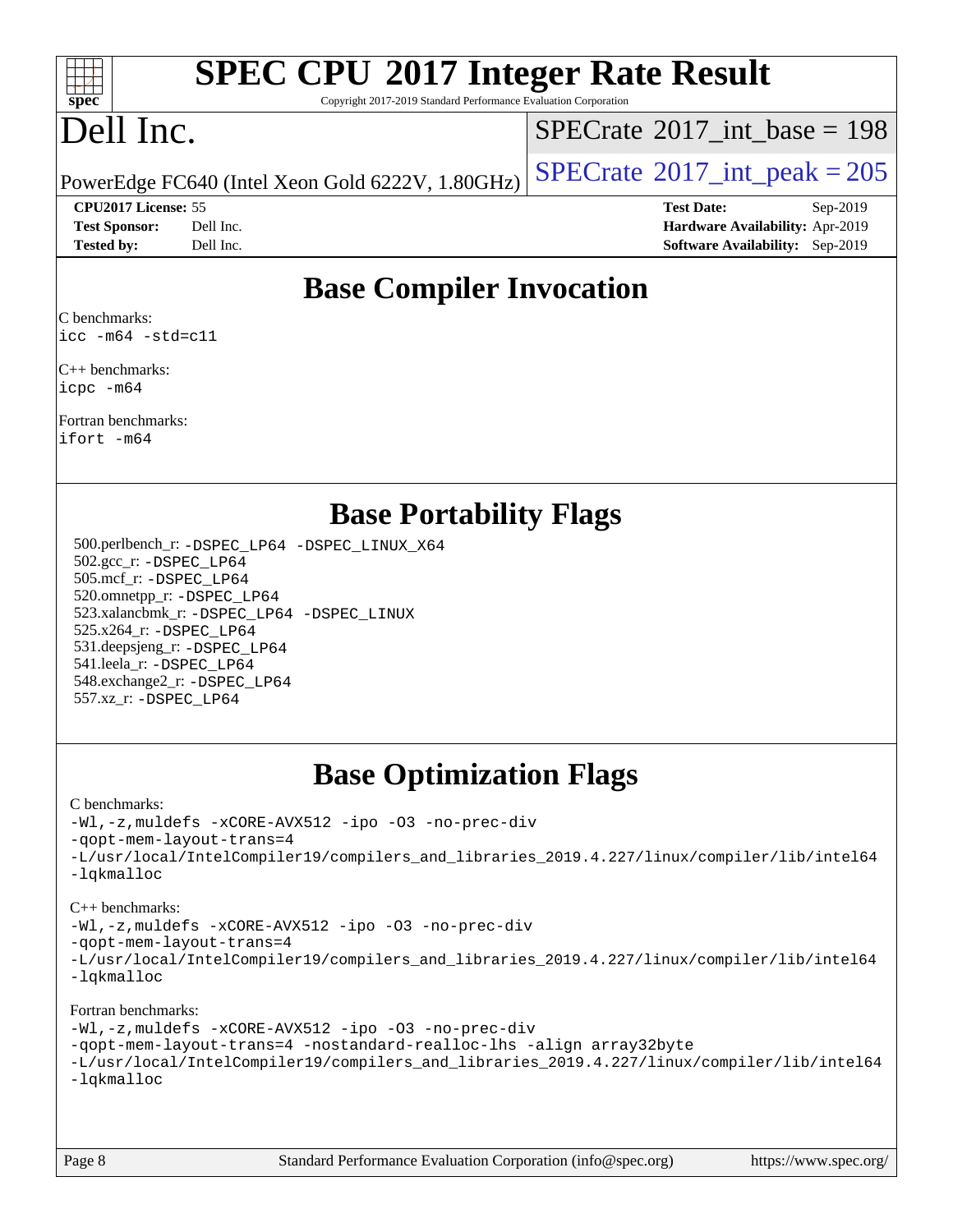| <b>SPEC CPU®2017 Integer Rate Result</b><br>spec <sup>®</sup><br>Copyright 2017-2019 Standard Performance Evaluation Corporation                                                                                                                                                                                                                                                    |                                             |
|-------------------------------------------------------------------------------------------------------------------------------------------------------------------------------------------------------------------------------------------------------------------------------------------------------------------------------------------------------------------------------------|---------------------------------------------|
| Dell Inc.                                                                                                                                                                                                                                                                                                                                                                           | $SPECrate^{\circledast}2017$ int base = 198 |
| PowerEdge FC640 (Intel Xeon Gold 6222V, 1.80GHz)                                                                                                                                                                                                                                                                                                                                    | $SPECTate$ <sup>®</sup> 2017_int_peak = 205 |
| CPU2017 License: 55                                                                                                                                                                                                                                                                                                                                                                 | <b>Test Date:</b><br>Sep-2019               |
| Dell Inc.<br><b>Test Sponsor:</b>                                                                                                                                                                                                                                                                                                                                                   | Hardware Availability: Apr-2019             |
| Tested by:<br>Dell Inc.                                                                                                                                                                                                                                                                                                                                                             | <b>Software Availability:</b> Sep-2019      |
| <b>Peak Compiler Invocation</b>                                                                                                                                                                                                                                                                                                                                                     |                                             |
| C benchmarks (except as noted below):<br>$\text{icc -m64 -std=c11}$                                                                                                                                                                                                                                                                                                                 |                                             |
| 502.gcc_r:icc -m32 -std=c11 -L/usr/local/IntelCompiler19/compilers_and_libraries_2019.4.227/linux/compiler/lib/ia32_lin                                                                                                                                                                                                                                                             |                                             |
| $C++$ benchmarks (except as noted below):<br>$icpc - m64$                                                                                                                                                                                                                                                                                                                           |                                             |
| 523.xalancbmk_r: icpc -m32 -L/usr/local/IntelCompiler19/compilers_and_libraries_2019.4.227/linux/compiler/lib/ia32_lin                                                                                                                                                                                                                                                              |                                             |
| Fortran benchmarks:<br>ifort -m64                                                                                                                                                                                                                                                                                                                                                   |                                             |
| <b>Peak Portability Flags</b><br>500.perlbench_r: -DSPEC_LP64 -DSPEC_LINUX_X64<br>502.gcc_r: -D_FILE_OFFSET_BITS=64<br>505.mcf_r: -DSPEC_LP64<br>520.omnetpp_r: -DSPEC_LP64<br>523.xalancbmk_r: -D_FILE_OFFSET_BITS=64 -DSPEC_LINUX<br>525.x264_r: -DSPEC_LP64<br>531.deepsjeng_r: -DSPEC_LP64<br>541.leela_r: -DSPEC_LP64<br>548.exchange2_r: -DSPEC_LP64<br>557.xz_r: -DSPEC_LP64 |                                             |
| <b>Peak Optimization Flags</b><br>C benchmarks:                                                                                                                                                                                                                                                                                                                                     |                                             |
| 500.perlbench_r: -Wl, -z, muldefs -prof-gen(pass 1) -prof-use(pass 2) -ipo<br>-xCORE-AVX512 -03 -no-prec-div -qopt-mem-layout-trans=4<br>-fno-strict-overflow<br>-L/usr/local/IntelCompiler19/compilers_and_libraries_2019.4.227/linux/compiler/lib/intel64<br>-lqkmalloc                                                                                                           |                                             |
| $502.\text{sec\_r: } -W1$ , $-z$ , muldefs $-prof-gen(pass1)$ $-prof-use(pass2)$ $-ipo$<br>-xCORE-AVX512 -03 -no-prec-div -qopt-mem-layout-trans=4<br>-L/usr/local/je5.0.1-32/lib -ljemalloc                                                                                                                                                                                        |                                             |
| 505.mcf_r: -Wl, -z, muldefs -xCORE-AVX512 -ipo -03 -no-prec-div<br>-gopt-mem-layout-trans=4                                                                                                                                                                                                                                                                                         |                                             |
| (Continued on next page)                                                                                                                                                                                                                                                                                                                                                            |                                             |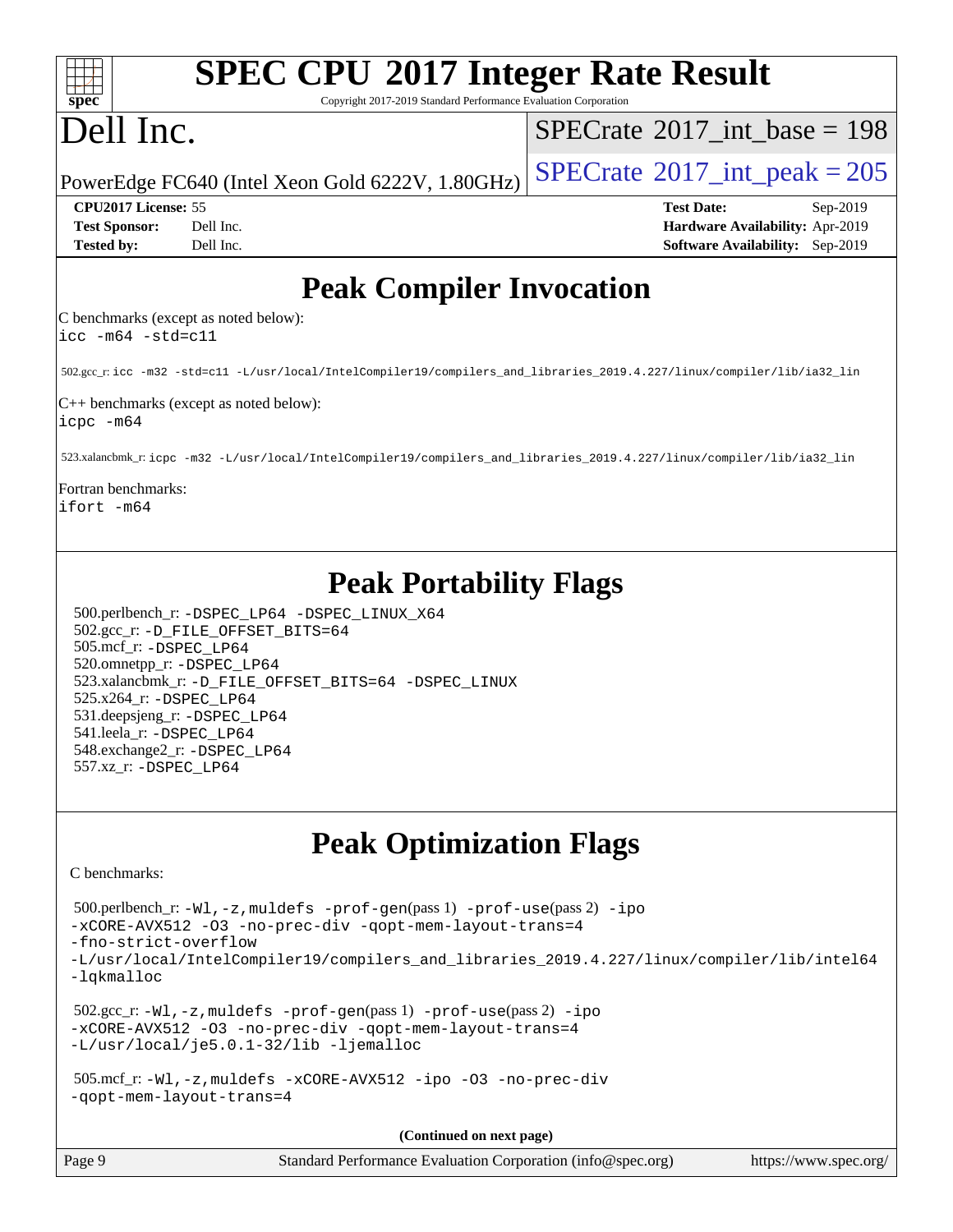#### **[SPEC CPU](http://www.spec.org/auto/cpu2017/Docs/result-fields.html#SPECCPU2017IntegerRateResult)[2017 Integer Rate Result](http://www.spec.org/auto/cpu2017/Docs/result-fields.html#SPECCPU2017IntegerRateResult)**  $\pm\pm\prime$ **[spec](http://www.spec.org/)** Copyright 2017-2019 Standard Performance Evaluation Corporation Dell Inc.  $SPECTate@2017_int\_base = 198$ PowerEdge FC640 (Intel Xeon Gold 6222V,  $1.80$ GHz) [SPECrate](http://www.spec.org/auto/cpu2017/Docs/result-fields.html#SPECrate2017intpeak)<sup>®</sup>[2017\\_int\\_peak = 2](http://www.spec.org/auto/cpu2017/Docs/result-fields.html#SPECrate2017intpeak)05 **[CPU2017 License:](http://www.spec.org/auto/cpu2017/Docs/result-fields.html#CPU2017License)** 55 **[Test Date:](http://www.spec.org/auto/cpu2017/Docs/result-fields.html#TestDate)** Sep-2019 **[Test Sponsor:](http://www.spec.org/auto/cpu2017/Docs/result-fields.html#TestSponsor)** Dell Inc. **[Hardware Availability:](http://www.spec.org/auto/cpu2017/Docs/result-fields.html#HardwareAvailability)** Apr-2019 **[Tested by:](http://www.spec.org/auto/cpu2017/Docs/result-fields.html#Testedby)** Dell Inc. **[Software Availability:](http://www.spec.org/auto/cpu2017/Docs/result-fields.html#SoftwareAvailability)** Sep-2019

## **[Peak Optimization Flags \(Continued\)](http://www.spec.org/auto/cpu2017/Docs/result-fields.html#PeakOptimizationFlags)**

#### 505.mcf\_r (continued):

[-L/usr/local/IntelCompiler19/compilers\\_and\\_libraries\\_2019.4.227/linux/compiler/lib/intel64](http://www.spec.org/cpu2017/results/res2019q4/cpu2017-20191125-20080.flags.html#user_peakEXTRA_LIBS505_mcf_r_qkmalloc_link_0ffe0cb02c68ef1b443a077c7888c10c67ca0d1dd7138472156f06a085bbad385f78d49618ad55dca9db3b1608e84afc2f69b4003b1d1ca498a9fc1462ccefda) [-lqkmalloc](http://www.spec.org/cpu2017/results/res2019q4/cpu2017-20191125-20080.flags.html#user_peakEXTRA_LIBS505_mcf_r_qkmalloc_link_lib_79a818439969f771c6bc311cfd333c00fc099dad35c030f5aab9dda831713d2015205805422f83de8875488a2991c0a156aaa600e1f9138f8fc37004abc96dc5) 525.x264\_r: [-Wl,-z,muldefs](http://www.spec.org/cpu2017/results/res2019q4/cpu2017-20191125-20080.flags.html#user_peakEXTRA_LDFLAGS525_x264_r_link_force_multiple1_b4cbdb97b34bdee9ceefcfe54f4c8ea74255f0b02a4b23e853cdb0e18eb4525ac79b5a88067c842dd0ee6996c24547a27a4b99331201badda8798ef8a743f577) [-xCORE-AVX512](http://www.spec.org/cpu2017/results/res2019q4/cpu2017-20191125-20080.flags.html#user_peakCOPTIMIZE525_x264_r_f-xCORE-AVX512) [-ipo](http://www.spec.org/cpu2017/results/res2019q4/cpu2017-20191125-20080.flags.html#user_peakCOPTIMIZE525_x264_r_f-ipo) [-O3](http://www.spec.org/cpu2017/results/res2019q4/cpu2017-20191125-20080.flags.html#user_peakCOPTIMIZE525_x264_r_f-O3) [-no-prec-div](http://www.spec.org/cpu2017/results/res2019q4/cpu2017-20191125-20080.flags.html#user_peakCOPTIMIZE525_x264_r_f-no-prec-div) [-qopt-mem-layout-trans=4](http://www.spec.org/cpu2017/results/res2019q4/cpu2017-20191125-20080.flags.html#user_peakCOPTIMIZE525_x264_r_f-qopt-mem-layout-trans_fa39e755916c150a61361b7846f310bcdf6f04e385ef281cadf3647acec3f0ae266d1a1d22d972a7087a248fd4e6ca390a3634700869573d231a252c784941a8) [-fno-alias](http://www.spec.org/cpu2017/results/res2019q4/cpu2017-20191125-20080.flags.html#user_peakEXTRA_OPTIMIZE525_x264_r_f-no-alias_77dbac10d91cbfe898fbf4a29d1b29b694089caa623bdd1baccc9957d4edbe8d106c0b357e2748a65b44fc9e83d78098bb898077f3fe92f9faf24f7bd4a07ed7) [-L/usr/local/IntelCompiler19/compilers\\_and\\_libraries\\_2019.4.227/linux/compiler/lib/intel64](http://www.spec.org/cpu2017/results/res2019q4/cpu2017-20191125-20080.flags.html#user_peakEXTRA_LIBS525_x264_r_qkmalloc_link_0ffe0cb02c68ef1b443a077c7888c10c67ca0d1dd7138472156f06a085bbad385f78d49618ad55dca9db3b1608e84afc2f69b4003b1d1ca498a9fc1462ccefda) [-lqkmalloc](http://www.spec.org/cpu2017/results/res2019q4/cpu2017-20191125-20080.flags.html#user_peakEXTRA_LIBS525_x264_r_qkmalloc_link_lib_79a818439969f771c6bc311cfd333c00fc099dad35c030f5aab9dda831713d2015205805422f83de8875488a2991c0a156aaa600e1f9138f8fc37004abc96dc5) 557.xz\_r: Same as 505.mcf\_r [C++ benchmarks:](http://www.spec.org/auto/cpu2017/Docs/result-fields.html#CXXbenchmarks) 520.omnetpp\_r: [-Wl,-z,muldefs](http://www.spec.org/cpu2017/results/res2019q4/cpu2017-20191125-20080.flags.html#user_peakEXTRA_LDFLAGS520_omnetpp_r_link_force_multiple1_b4cbdb97b34bdee9ceefcfe54f4c8ea74255f0b02a4b23e853cdb0e18eb4525ac79b5a88067c842dd0ee6996c24547a27a4b99331201badda8798ef8a743f577) [-xCORE-AVX512](http://www.spec.org/cpu2017/results/res2019q4/cpu2017-20191125-20080.flags.html#user_peakCXXOPTIMIZE520_omnetpp_r_f-xCORE-AVX512) [-ipo](http://www.spec.org/cpu2017/results/res2019q4/cpu2017-20191125-20080.flags.html#user_peakCXXOPTIMIZE520_omnetpp_r_f-ipo) [-O3](http://www.spec.org/cpu2017/results/res2019q4/cpu2017-20191125-20080.flags.html#user_peakCXXOPTIMIZE520_omnetpp_r_f-O3) [-no-prec-div](http://www.spec.org/cpu2017/results/res2019q4/cpu2017-20191125-20080.flags.html#user_peakCXXOPTIMIZE520_omnetpp_r_f-no-prec-div) [-qopt-mem-layout-trans=4](http://www.spec.org/cpu2017/results/res2019q4/cpu2017-20191125-20080.flags.html#user_peakCXXOPTIMIZE520_omnetpp_r_f-qopt-mem-layout-trans_fa39e755916c150a61361b7846f310bcdf6f04e385ef281cadf3647acec3f0ae266d1a1d22d972a7087a248fd4e6ca390a3634700869573d231a252c784941a8) [-L/usr/local/IntelCompiler19/compilers\\_and\\_libraries\\_2019.4.227/linux/compiler/lib/intel64](http://www.spec.org/cpu2017/results/res2019q4/cpu2017-20191125-20080.flags.html#user_peakEXTRA_LIBS520_omnetpp_r_qkmalloc_link_0ffe0cb02c68ef1b443a077c7888c10c67ca0d1dd7138472156f06a085bbad385f78d49618ad55dca9db3b1608e84afc2f69b4003b1d1ca498a9fc1462ccefda) [-lqkmalloc](http://www.spec.org/cpu2017/results/res2019q4/cpu2017-20191125-20080.flags.html#user_peakEXTRA_LIBS520_omnetpp_r_qkmalloc_link_lib_79a818439969f771c6bc311cfd333c00fc099dad35c030f5aab9dda831713d2015205805422f83de8875488a2991c0a156aaa600e1f9138f8fc37004abc96dc5) 523.xalancbmk\_r:  $-W1$ ,  $-z$ , muldefs  $-prof-qen(pass 1)$   $-prof-use(pass 2) -ipo$  $-prof-use(pass 2) -ipo$  $-prof-use(pass 2) -ipo$ [-xCORE-AVX512](http://www.spec.org/cpu2017/results/res2019q4/cpu2017-20191125-20080.flags.html#user_peakPASS2_CXXOPTIMIZE523_xalancbmk_r_f-xCORE-AVX512) [-O3](http://www.spec.org/cpu2017/results/res2019q4/cpu2017-20191125-20080.flags.html#user_peakPASS1_CXXOPTIMIZEPASS2_CXXOPTIMIZE523_xalancbmk_r_f-O3) [-no-prec-div](http://www.spec.org/cpu2017/results/res2019q4/cpu2017-20191125-20080.flags.html#user_peakPASS1_CXXOPTIMIZEPASS2_CXXOPTIMIZE523_xalancbmk_r_f-no-prec-div) [-qopt-mem-layout-trans=4](http://www.spec.org/cpu2017/results/res2019q4/cpu2017-20191125-20080.flags.html#user_peakPASS1_CXXOPTIMIZEPASS2_CXXOPTIMIZE523_xalancbmk_r_f-qopt-mem-layout-trans_fa39e755916c150a61361b7846f310bcdf6f04e385ef281cadf3647acec3f0ae266d1a1d22d972a7087a248fd4e6ca390a3634700869573d231a252c784941a8) [-L/usr/local/je5.0.1-32/lib](http://www.spec.org/cpu2017/results/res2019q4/cpu2017-20191125-20080.flags.html#user_peakEXTRA_LIBS523_xalancbmk_r_jemalloc_link_path32_e29f22e8e6c17053bbc6a0971f5a9c01a601a06bb1a59df2084b77a2fe0a2995b64fd4256feaeea39eeba3aae142e96e2b2b0a28974019c0c0c88139a84f900a) [-ljemalloc](http://www.spec.org/cpu2017/results/res2019q4/cpu2017-20191125-20080.flags.html#user_peakEXTRA_LIBS523_xalancbmk_r_jemalloc_link_lib_d1249b907c500fa1c0672f44f562e3d0f79738ae9e3c4a9c376d49f265a04b9c99b167ecedbf6711b3085be911c67ff61f150a17b3472be731631ba4d0471706) 531.deepsjeng\_r: Same as 520.omnetpp\_r 541.leela\_r: Same as 520.omnetpp\_r [Fortran benchmarks:](http://www.spec.org/auto/cpu2017/Docs/result-fields.html#Fortranbenchmarks) [-Wl,-z,muldefs](http://www.spec.org/cpu2017/results/res2019q4/cpu2017-20191125-20080.flags.html#user_FCpeak_link_force_multiple1_b4cbdb97b34bdee9ceefcfe54f4c8ea74255f0b02a4b23e853cdb0e18eb4525ac79b5a88067c842dd0ee6996c24547a27a4b99331201badda8798ef8a743f577) [-xCORE-AVX512](http://www.spec.org/cpu2017/results/res2019q4/cpu2017-20191125-20080.flags.html#user_FCpeak_f-xCORE-AVX512) [-ipo](http://www.spec.org/cpu2017/results/res2019q4/cpu2017-20191125-20080.flags.html#user_FCpeak_f-ipo) [-O3](http://www.spec.org/cpu2017/results/res2019q4/cpu2017-20191125-20080.flags.html#user_FCpeak_f-O3) [-no-prec-div](http://www.spec.org/cpu2017/results/res2019q4/cpu2017-20191125-20080.flags.html#user_FCpeak_f-no-prec-div) [-qopt-mem-layout-trans=4](http://www.spec.org/cpu2017/results/res2019q4/cpu2017-20191125-20080.flags.html#user_FCpeak_f-qopt-mem-layout-trans_fa39e755916c150a61361b7846f310bcdf6f04e385ef281cadf3647acec3f0ae266d1a1d22d972a7087a248fd4e6ca390a3634700869573d231a252c784941a8) [-nostandard-realloc-lhs](http://www.spec.org/cpu2017/results/res2019q4/cpu2017-20191125-20080.flags.html#user_FCpeak_f_2003_std_realloc_82b4557e90729c0f113870c07e44d33d6f5a304b4f63d4c15d2d0f1fab99f5daaed73bdb9275d9ae411527f28b936061aa8b9c8f2d63842963b95c9dd6426b8a) [-align array32byte](http://www.spec.org/cpu2017/results/res2019q4/cpu2017-20191125-20080.flags.html#user_FCpeak_align_array32byte_b982fe038af199962ba9a80c053b8342c548c85b40b8e86eb3cc33dee0d7986a4af373ac2d51c3f7cf710a18d62fdce2948f201cd044323541f22fc0fffc51b6) [-L/usr/local/IntelCompiler19/compilers\\_and\\_libraries\\_2019.4.227/linux/compiler/lib/intel64](http://www.spec.org/cpu2017/results/res2019q4/cpu2017-20191125-20080.flags.html#user_FCpeak_qkmalloc_link_0ffe0cb02c68ef1b443a077c7888c10c67ca0d1dd7138472156f06a085bbad385f78d49618ad55dca9db3b1608e84afc2f69b4003b1d1ca498a9fc1462ccefda) [-lqkmalloc](http://www.spec.org/cpu2017/results/res2019q4/cpu2017-20191125-20080.flags.html#user_FCpeak_qkmalloc_link_lib_79a818439969f771c6bc311cfd333c00fc099dad35c030f5aab9dda831713d2015205805422f83de8875488a2991c0a156aaa600e1f9138f8fc37004abc96dc5)

#### [The flags files that were used to format this result can be browsed at](tmsearch)

<http://www.spec.org/cpu2017/flags/Intel-ic19.0u1-official-linux64.2019-07-09.html> <http://www.spec.org/cpu2017/flags/Dell-Platform-Flags-PowerEdge-revE7.html>

[You can also download the XML flags sources by saving the following links:](tmsearch) <http://www.spec.org/cpu2017/flags/Intel-ic19.0u1-official-linux64.2019-07-09.xml> <http://www.spec.org/cpu2017/flags/Dell-Platform-Flags-PowerEdge-revE7.xml>